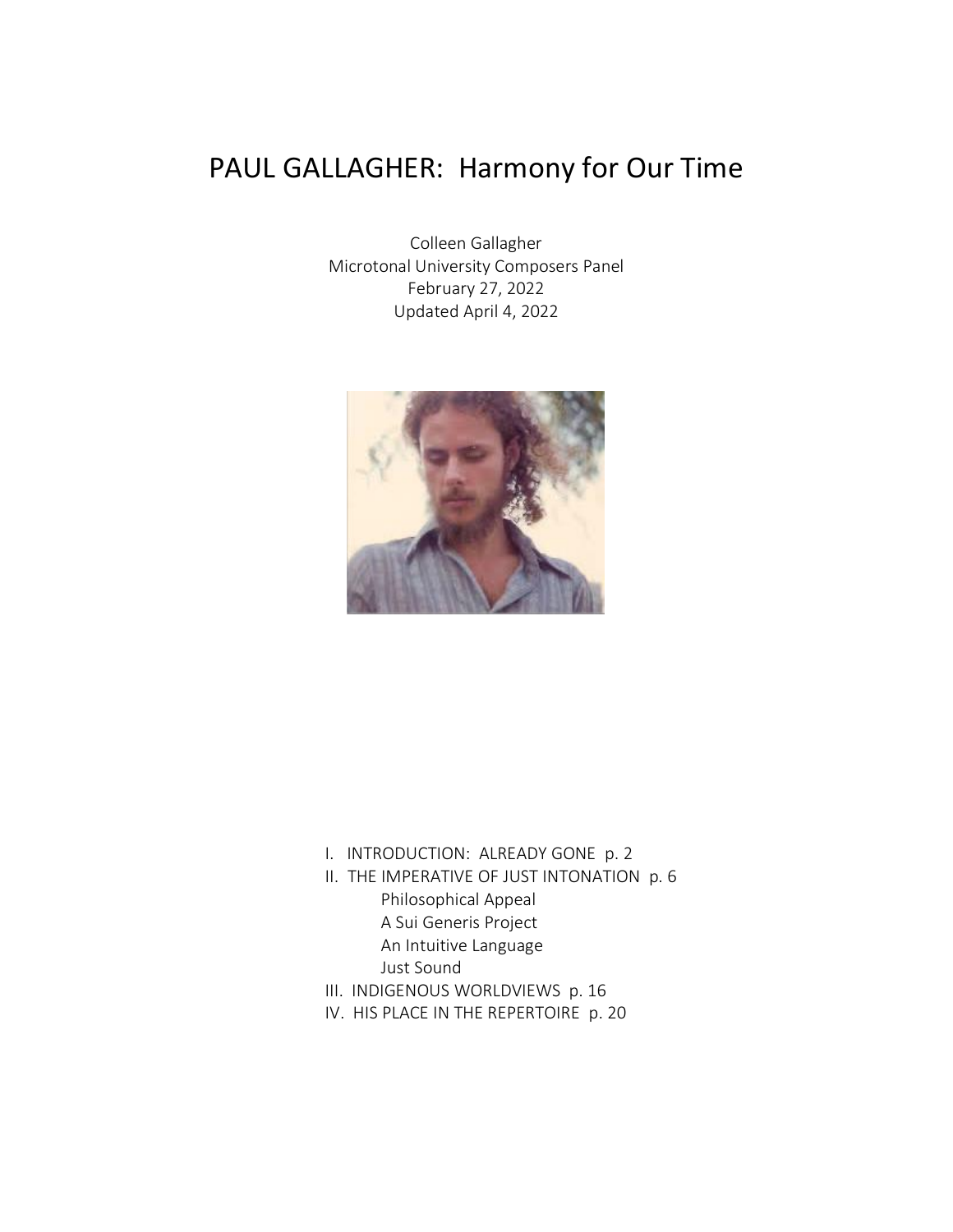## I. INTRODUCTION: ALREADY GONE

"Perhaps the buzz of amusement will here and there erode our carefully sculpted poise of permanence. ... I'm already gone, already gone ..."

— "Already Gone," Paul Gallagher<sup>1</sup>

Yellowed scores were stored in cardboard boxes in the damp cellar. Some wound up in the musty suburban basement of a client of his widow. Tapes were in a barn in Central Pennsylvania. The obsolete audio equipment needed to play them no longer worked, so there was no way to hear what was on them.

By the time I was able to obtain copyright in 2018, six-and-a-half years after my brother's death, his music was at risk of vanishing. His since-deceased widow had done her best to preserve what she could and had undertaken some sparsely attended performances, but a series of moves and her own ill health had left the legacy in disarray.

Six months after securing the rights, my sister Laura Protzman and I established a new website and social media presence.<sup>2</sup> By sheer coincidence, two weeks after the website's launch in February 2019, Paul Gallagher's signature work for orchestra was suddenly plucked from obscurity and made available for download. Johnny Reinhard<sup>3</sup> had begun unearthing selections from his 40-year archive of live American Festival of Microtonal Music recordings and posting them on Bandcamp, including the "wonderful" rediscovery of the four-movement symphony "Way of the Hopi" that premiered in 1987. <sup>4</sup>

<sup>1</sup> Paul Gallagher, "Already Gone," SATB quartet, 1997, [paulgallaghermusic.com](https://www.paulgallaghermusic.com/)

<sup>2</sup> [paulgallaghermusic.com,](https://www.paulgallaghermusic.com/) [soundcloud.com/paulgallaghercomposer,](https://soundcloud.com/paulgallaghercomposer) [twitter.com/Harmony4OurTime](https://twitter.com/Harmony4OurTime)

<sup>3</sup> Johnny Reinhard, director, American Festival of Microtonal Music, [htttp://afmm.org.](http://afmm.org/)

<sup>4</sup> "Way of the Hopi," symphony in just intonation for four pieces, Paul Gallagher, 1986. That a listenable recording exists owes something to luck and perseverance. For whatever technical reason, the initial Bandcamp file produced from the AFMM master outputed as a series of arbitrarily spaced tracks, marring the recording with a hiccup effect. And of the two old recordings in my possession, one was incomplete and the other would not play and had been left at the audio repair shop, where it was now nowhere to be found. Meanwhile, the shop owner was undergoing medical treatment and increasingly unavailable. After weeks of patience, friendly visits to inquire after his health, and additional financial inducement in the form of more equipment to refurbish, the missing tape surfaced, though it also turned out to be incomplete. But digital dicing and splicing by Bruce Morris, my husband, produced a faithful file for Johnny Reinhard to repost: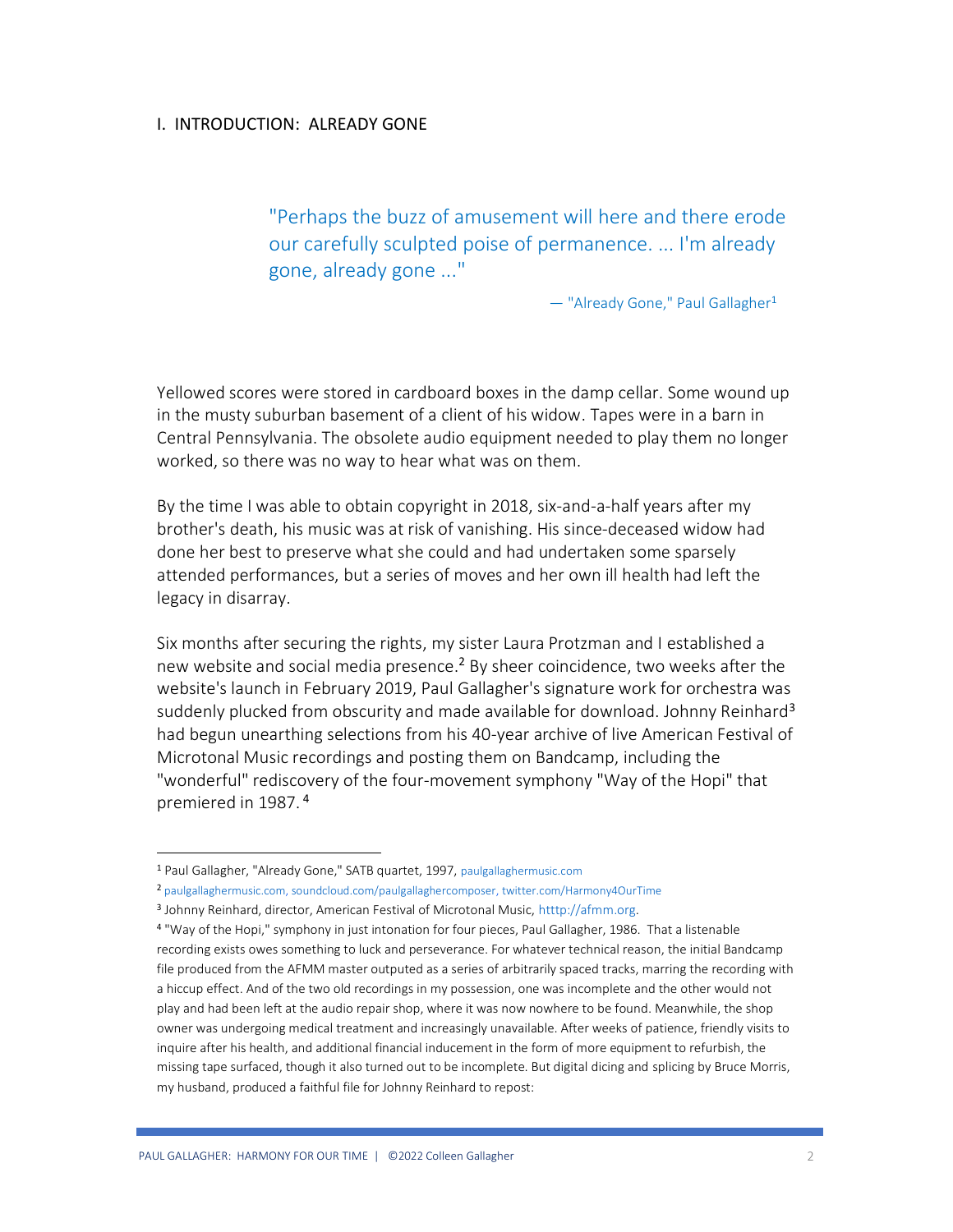

Slowly, the music of Paul Gallagher started to be listened to and remarked upon. Today, 35 years after "Hopi" was written, 10 years after the composer's death at age 58, and three years after his catalogue was resurrected online, his music is being discussed in the same breath as that of the masters of 20th century contemporary classical music composed in the alternative tuning system known as just intonation.<sup>5</sup>



[PaulGallagherMusic.com](https://www.paulgallaghercomposer.com/) © C. Gallagher

But how had this music slipped so far beneath the radar?

Good, even great, music disappears all the time. Timing; chance; connections; personality; geography; structural factors of race, gender, wealth — even when all these things fall your way, the world is not perfect at deciding what is worth supporting.<sup>6</sup> Even for composers who achieve a fair degree of recognition in their

[https://johnnyreinhard.bandcamp.com/album/existential-paul-gallagher-robert-bonotto-tigran-mansurjan-toby-twining-skip](https://johnnyreinhard.bandcamp.com/album/existential-paul-gallagher-robert-bonotto-tigran-mansurjan-toby-twining-skip-laplante-jukka-tiensuu-john-cage-sonatas-and-interludes-for-prepared-piano-american-festival-of-microtonal-music)[laplante-jukka-tiensuu-john-cage-sonatas-and-interludes-for-prepared-piano-american-festival-of-microtonal-music](https://johnnyreinhard.bandcamp.com/album/existential-paul-gallagher-robert-bonotto-tigran-mansurjan-toby-twining-skip-laplante-jukka-tiensuu-john-cage-sonatas-and-interludes-for-prepared-piano-american-festival-of-microtonal-music) <sup>5</sup> See comments in the Just Intonation Network Facebook group of March 3, 2020, [https://www.facebook.com/groups/2204994219/posts/10157902882159220.](https://www.facebook.com/groups/2204994219/posts/10157902882159220)

<sup>6</sup> New-music presenters and advocacy groups have begun actively seeking out composers and performers from underrepresented groups, and the classical music establishment is beginning to program music that had long been dismissed because of the composer's gender or race — Florence Price and Clara Schumann, among others. See, for example, the Database of Repertoire by Underrepresented Composers,

<https://americanorchestras.org/databases-of-repertoire-by-underrepresented-composers/>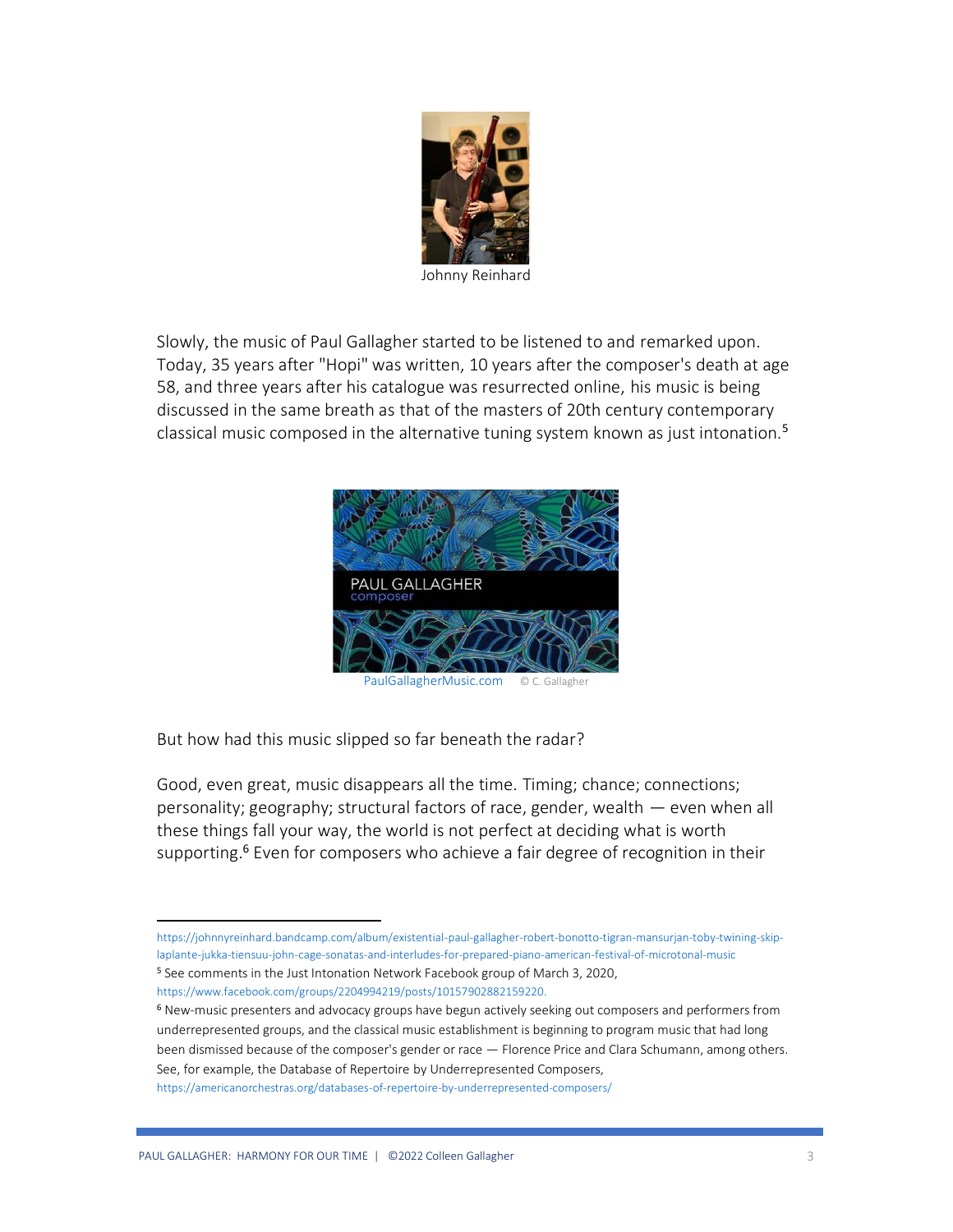lifetimes, absent a proactive publisher and continued robust demand, the time and money required to preserve and promote a legacy can become unsustainable.<sup>7</sup> In Paul Gallagher's case, by the time he died in 2011, his music was in many ways already gone. Tellingly, when the "Hopi" post appeared on Facebook in 2018, few recalled the symphony — or the composer. Similarly, upon noticing online praise for the chamber orchestra piece "Palongawhoya,"<sup>8</sup> Donald Bousted, the late artistic director of Microtonal Projects, shared a link to the Paul Gallagher website with a comment that summed up the situation in a nutshell: "Very interesting composer, new to me."<sup>9</sup>



Donald Bousted

Though health was not the only factor in this disappearing act, it exacerbated all the rest. Even during his productive years, Paul Gallagher was at times unable to compose or pursue performance opportunities for extended periods. In the last decade of his life he started few new compositions and finished none.

One consequence was a small catalogue. Fewer compositions meant fewer concerts and recordings, which meant fewer reviews or other ways to learn of his music. A prime illustration: Although the premiere of "Hopi" in New York was met with enthusiasm by the large Merkin Hall audience and festival orchestra musicians, no critics were in attendance, and in that pre-internet era the symphony soon entered oblivion, where it remained for more than three decades until Johnny Reinhard shared it on Facebook.

<sup>7</sup> The composers collective and nonprofit music publisher Frog Peak Music is dedicated to preserving and promoting the collections of select experimental and path-breaking composers. Its directors call it a labor of love, and time may tell whether such a solution will prove sustainable and scalable. <http://frogpeak.org/> <sup>8</sup> Paul Gallagher, "Palongawhoya," for chamber orchestra, 1981,

[https://soundcloud.com/paulgallaghercomposer/palongawhoya?utm\\_source=clipboard&utm\\_medium=text&utm\\_campaign=s](https://soundcloud.com/paulgallaghercomposer/palongawhoya?utm_source=clipboard&utm_medium=text&utm_campaign=social_sharing) [ocial\\_sharing](https://soundcloud.com/paulgallaghercomposer/palongawhoya?utm_source=clipboard&utm_medium=text&utm_campaign=social_sharing)

<sup>9</sup> Donald Bousted, <https://donaldbousted.com/>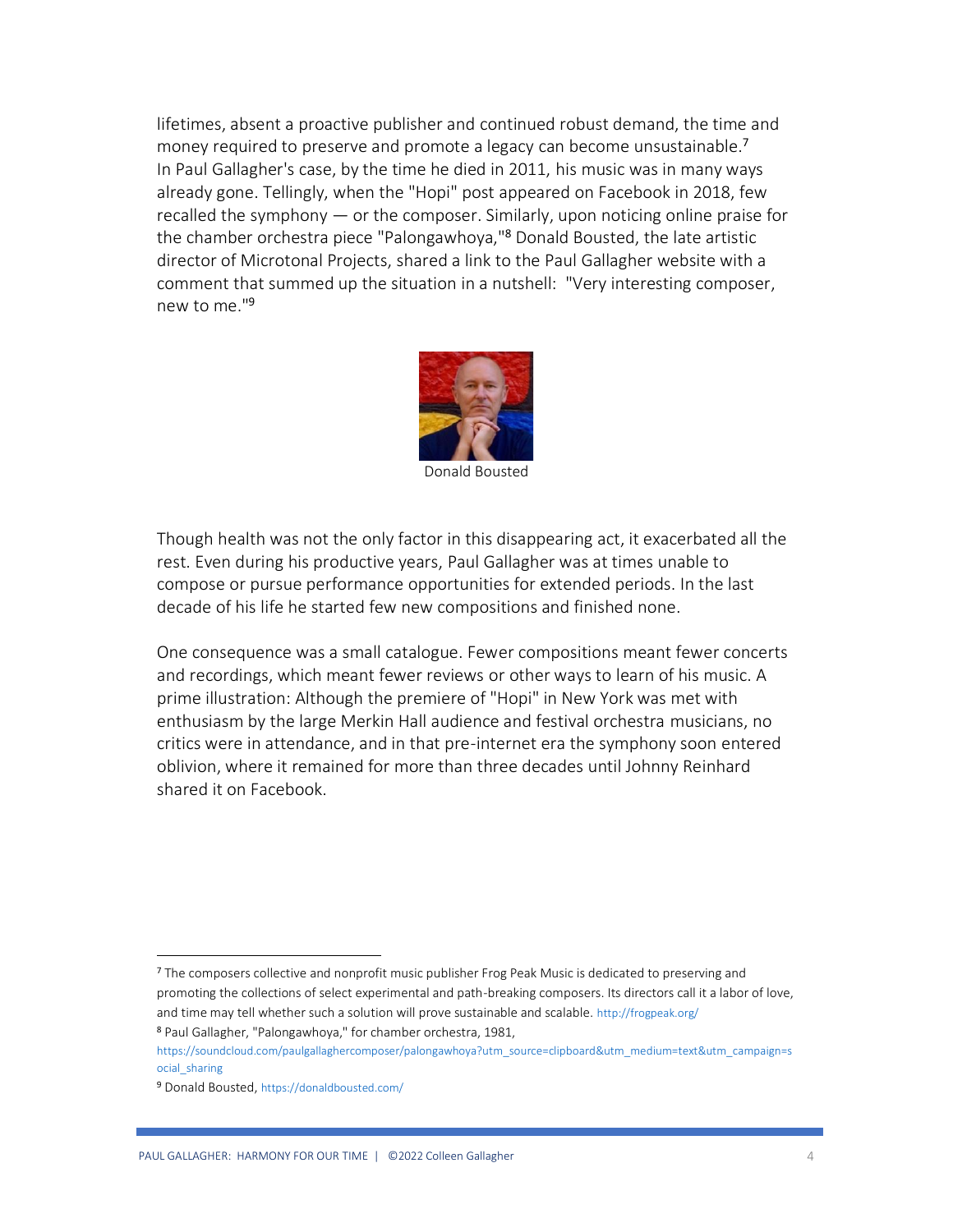

Which points to another factor: technology. Streaming, downloads, social media sharing — had all that existed during the productive peak of Paul Gallagher's short career, presumably he would have embraced the digital revolution as a means of staying visible and vital. In the doctoral composition program at SUNY Buffalo<sup>10</sup> he became excited about the implications for opera of advances in video and sound technology, and had studied under Lejaren Hiller<sup>11</sup> and was a classmate and housemate of Charles Ames,<sup>12</sup> two pioneers in computerized composition. Financial limitations, however, kept him continually behind the tech curve.<sup>13</sup>

That said, technology gets a networking-averse person only so far. The Just Intonation Network had formed way back in 1985 and by the mid-1990s maintained a website and presented concerts of music by luminaries as well as lesser-known JI composers.<sup>14</sup> A Yahoo tuning list that required no internet access existed in the late 1990s.<sup>15</sup> Evidently he did not participate in either. Isolation and anonymity went from being a periodic habit to his default.

Yet, the desire to compose in just intonation never left him. At the time of his death he had started work on a requiem in JI.

<sup>10</sup> The former State University of New York at Buffalo is now known as the University at Buffalo, [https://arts](https://arts-sciences.buffalo.edu/music/graduate/phd-composition.html)[sciences.buffalo.edu/music/graduate/phd-composition.html](https://arts-sciences.buffalo.edu/music/graduate/phd-composition.html)

<sup>11</sup> See Allan Kozinn, "Lejaren Hiller: First Composer to Write Music With a Computer," New York Times, February

<sup>1, 1994,</sup> [https://www.nytimes.com/1994/02/01/obituaries/lejaren-hiller-69-first-composer-to-write-music-with-a](https://www.nytimes.com/1994/02/01/obituaries/lejaren-hiller-69-first-composer-to-write-music-with-a-computer.html)[computer.html](https://www.nytimes.com/1994/02/01/obituaries/lejaren-hiller-69-first-composer-to-write-music-with-a-computer.html)

<sup>12</sup> Charles Ames, [http://www.frogpeak.org/fpartists/fpames.html,](http://www.frogpeak.org/fpartists/fpames.html) [http://charlesames.net/about/index.html.](http://charlesames.net/about/index.html) <sup>13</sup> He was well acquainted with the need to support those who devote their lives to music. The Paul Gallagher Scholarship covered one participant's Microtonal University tuition for this year, with plans to support more next year. <http://microtonaluniversity.org/index.html>

<sup>&</sup>lt;sup>14</sup> The Just Intonation Network now functions as a Facebook group. Its defunct website is archived online, [https://web.archive.org/web/20050310195745/http://www.justintonation.net/concerts.html](https://web.archive.org/web/20050310195745/http:/www.justintonation.net/concerts.html)

<sup>15</sup> See [yahootuninggroupsultimatebackup.github.io](/Users/Colleen/Documents/MUSIC%20–%20PG%20/MICROTONAL%20UNIVERSITY/yahootuninggroupsultimatebackup.github.io)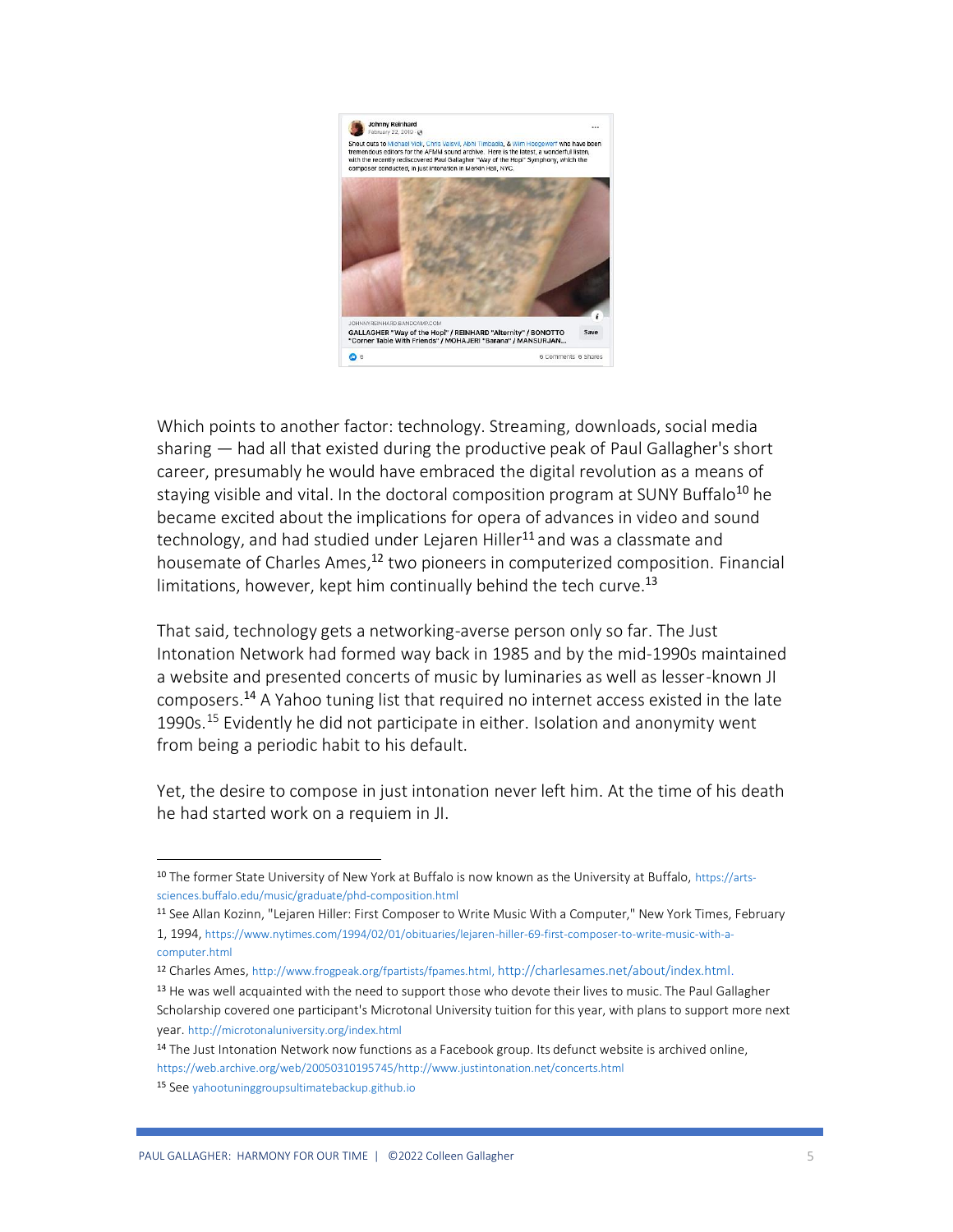## II. THE IMPERATIVE OF JUST INTONATION

"If the tuning is good and it sounds right, people shouldn't notice it, in a way. ... If people aren't worried about what the tuning is and are really enjoying what they're hearing ... then I think we're doing the right thing."

— harpsichordist Rebecca Pechefsky<sup>16</sup>

To a listener, should tuning matter? It tends to matter to people's ears, even if they don't know why. But should those who write music using unconventional pitch regimens make a point of calling attention to their approach? Or should music live or die based simply on whether audiences feel it stirs the heart or engages the intellect or recalibrates the central nervous system in the right direction?

To a composer, of course, the tuning system matters greatly. Most stick with the standard Western tempered system of 12 equally spaced pitch frequencies to the octave, the chromatic scale of the piano. But fascination with nonstandard tunings broadly defined as microtonal<sup>17</sup>  $-$  has burgeoned, maybe not hugely among the listening public but certainly among a widening subset of composers, music theorists and hobbyists, all made possible by a proliferation of composing software and hardware and music theory advancements with which to experiment and share online one's mathematical solutions and audio outputs.

When Paul Gallagher embraced just intonation<sup>18</sup> in 1980, it and other forms of microtonality represented a far fringier departure, and from the start he made a point

<sup>16</sup> Rebecca Pechefsky, harpsichordist and board member of the American Festival of Microtonal Music, from a Microtonal University discussion via Zoom, February 20, 2022.

<sup>17</sup> The term *microtonal* is widely considered problematic, but no consensus has emerged on a replacement. See, for example, the blog entry by Sevish, "Why I Don't Like the Word Microtonal," [https://com/2016/why-i-dont-like](https://com/2016/why-i-dont-like-the-word-microtonal/)[the-word-microtonal/.](https://com/2016/why-i-dont-like-the-word-microtonal/) Some prefer *xenharmonic,* a term coined by Ivor Darreg,

[http://www.frogpeak.org/fpartists/fpdarreg.html.](http://www.frogpeak.org/fpartists/fpdarreg.html) Film score composer Stephen James Taylor uses "transcendent tonality," [http://stephenjamestaylor.com/sjt/microtonality.html.](http://stephenjamestaylor.com/sjt/microtonality.html) Johnny Reinhard likes to note that "all music is microtonal" and often uses "polymicrotonal."

<sup>18</sup> Theorists and practitioners debate the exact bounds of what constitutes just intonation. See Joseph Monzo's discussion at TonalSoft, [http://www.tonalsoft.com/enc/j/just.aspx.](http://www.tonalsoft.com/enc/j/just.aspx)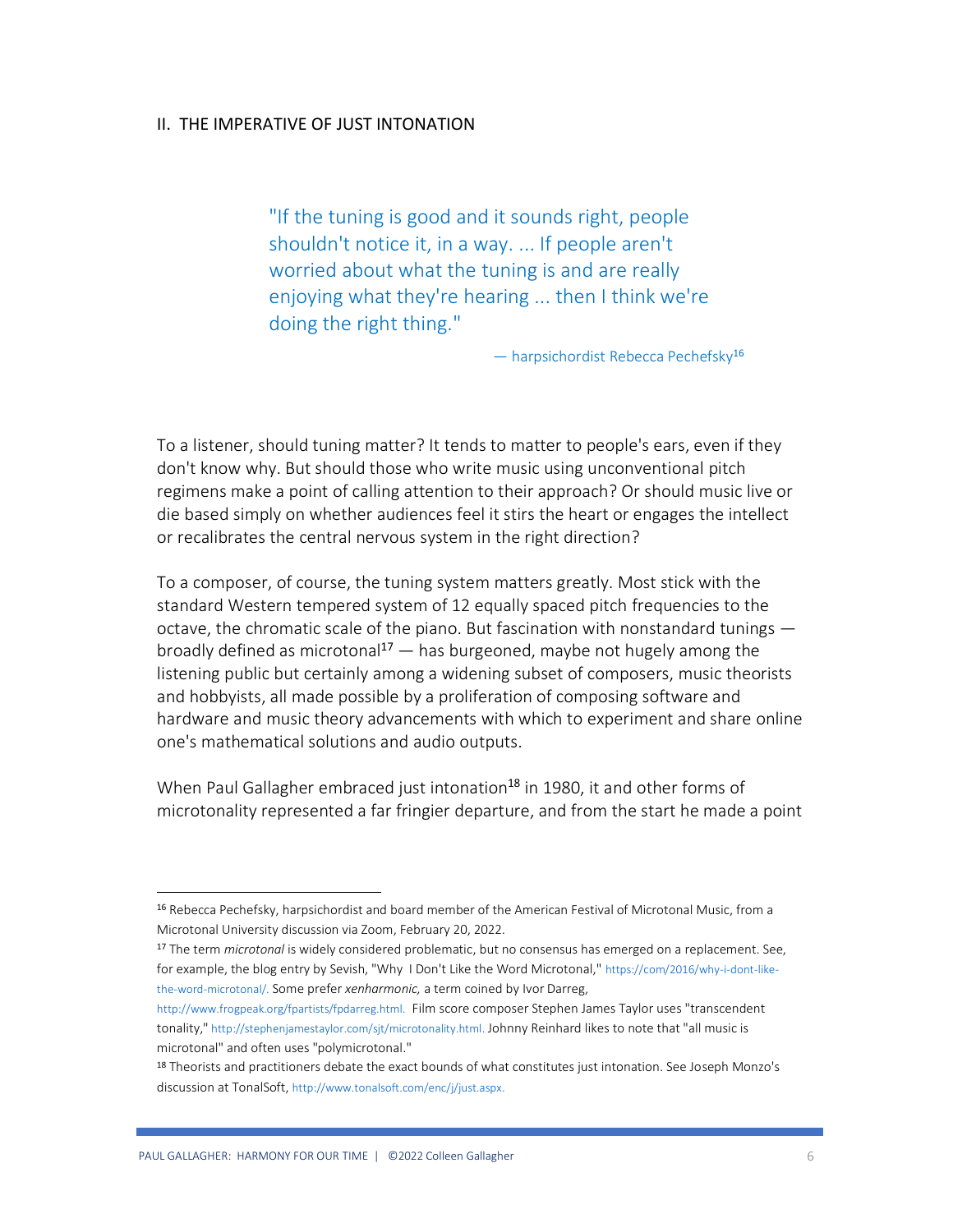of calling attention to that differentiation. He liked being different, no question there. But at its core, his identification with just intonation was deeply artistic. In the end, you might say he and just intonation both benefitted. Both took on new dimensions of expressive power from their partnership.

## Philosophical Appeal

Particularly in the early goings, just intonation suited his back-to-nature mindset. Its basis in the harmonic series of natural versus man-made pitch relationships lent it that aura of purity that today is considered debatable but at the time evoked the hippie ethic he was practically the poster child for.



Paul Gallagher, Pennsylvania State University, 1975

One generally accepted definition: "Just intonation is any system of tuning in which all of the intervals can be represented by ratios of whole numbers, with a strongly implied preference for the smallest numbers compatible with a given musical purpose."

See also: John Paul Swoger-Ruston, "Harmonic Intonation and Implication (Analyses and Compositions)," University of Plymouth, 2006: "The term just intonation refers to a subset of the vast/infinite microtonal umbrella based on the frequency ratios that occur naturally between components of the harmonic series. These intervals are smooth and often referred to as 'pure,' as they sound smooth when compared to the same interval classes occurring in various tempered systems."

[https://pearl.plymouth.ac.uk/bitstream/handle/10026.1/2473/JOHN%20PAUL%20SWOGER%20RUSTON%20VOLUME%201.PDF?s](https://pearl.plymouth.ac.uk/bitstream/handle/10026.1/2473/JOHN%20PAUL%20SWOGER%20RUSTON%20VOLUME%201.PDF?sequence=1) [equence=1](https://pearl.plymouth.ac.uk/bitstream/handle/10026.1/2473/JOHN%20PAUL%20SWOGER%20RUSTON%20VOLUME%201.PDF?sequence=1) For a deeper dive, see: David P. Doty, *The Just Intonation Primer*,

[http://www.dbdoty.com/Words/Primer\\_2.1.html,](http://www.dbdoty.com/Words/Primer_2.1.html,) and Kyle Gann, "Just Intonation Explained," <https://www.kylegann.com/tuning.html>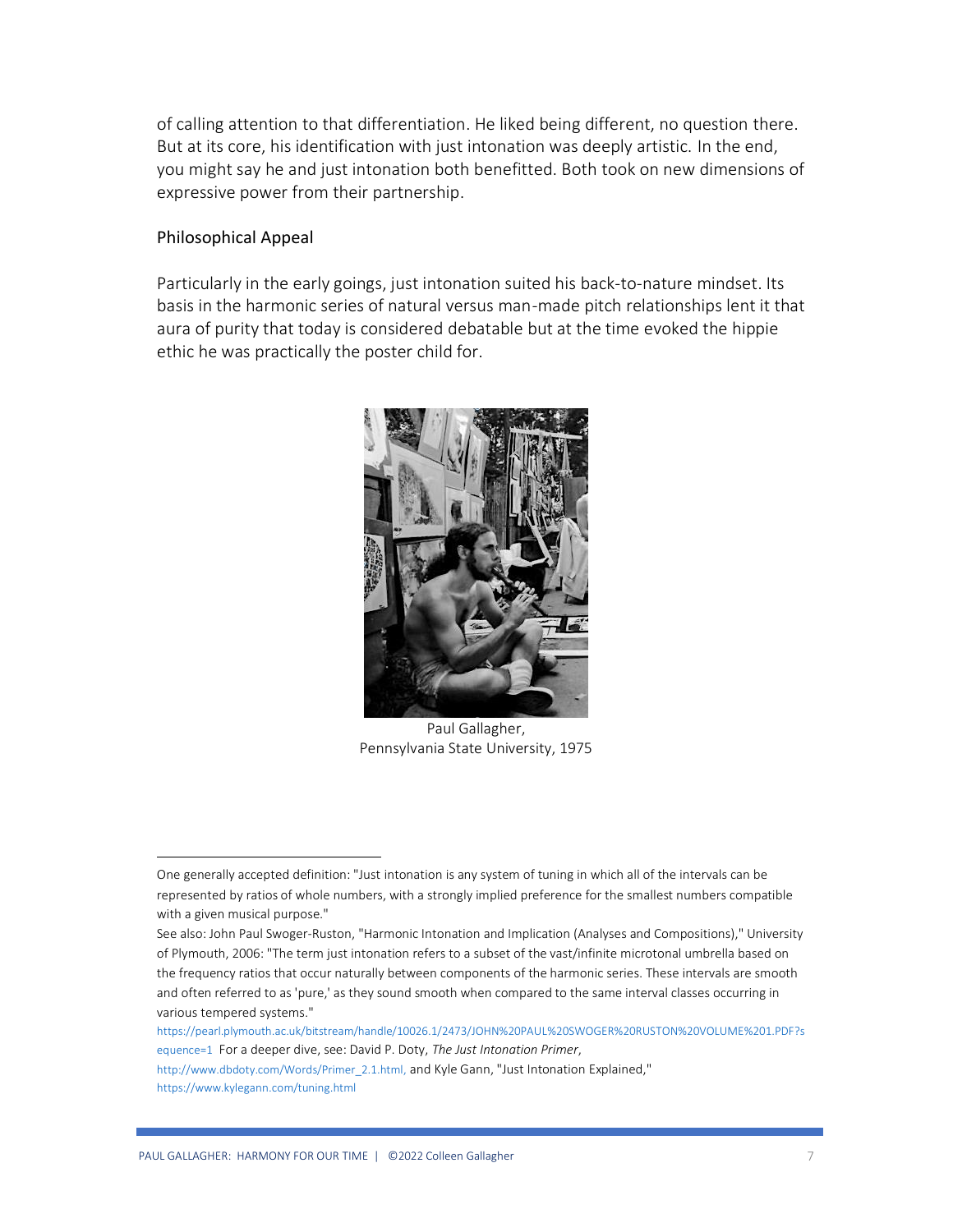But the greater philosophical attraction lay in harmony as metaphor. He saw music as having a role in saving the world from itself. Reflecting on a particularly heavy discussion the night before with a fellow grad student whose apocalyptic forebodings exceeded even his own, he wrote, "I tried to convince him that philosophies (or music or the arts) that raise the consciousness to be all inclusive (thus creating a spirit of collectivity) are as important to change and [to preventing authoritarian] control of technology as either direct confrontation or practical centralization."

That was his answer to discord and despoilment: harmony, a powerful experience of sublime sonic cohesion evoking the interconnectedness of all existence that the modern world denied at its peril. He saw just intonation, with its primacy of harmony, as uniquely suited to this task.

In time, he pursued this idealistic agenda less through works for orchestra and more through vocal music for one to four voices. Indigenous worldviews still inspired some narratives, but instead of depicting the dawn of creation, texts looked inward at the individual's odyssey from ego to awareness, the feeling becoming less sonorous and resonant and more tumultuous and sensuous. The shift was partly an artistic choice; he was a tenor and loved to sing. In and around New York through the 1980s and 1990s he performed with mezzo soprano Barbara Hess, soprano Christine Marstrand and others. But partly it was pragmatic. Besides the usual challenge of getting performances of works for large ensembles, musicians and conductors had to be willing and able to pull off the unconventional tuning.<sup>19</sup>

What did not change was the consciousness-raising. Text and music continued to grapple with one manifestation of existential duality or another — humanity vs. nature, threat vs. embrace, individual consciousness vs. universal awareness. Exploring these ideas musically called for a structure tailor-made for maximum consonance with space for dissonance.

<sup>19</sup> Composer and critic Kyle Gann observed: "[N]othing in my profession could be more Quixotic, more masochistic, than writing an alternate-tuning orchestra piece. I once heard a very well-intentioned, nobly rehearsed performance of Ben Johnston's JI Symphony, and the out-of-tuneness was pitiful." November 6, 2003, [yahootuninggroupsultimatebackup.github.io](/Users/Colleen/Documents/MUSIC%20–%20PG%20/MICROTONAL%20UNIVERSITY/yahootuninggroupsultimatebackup.github.io)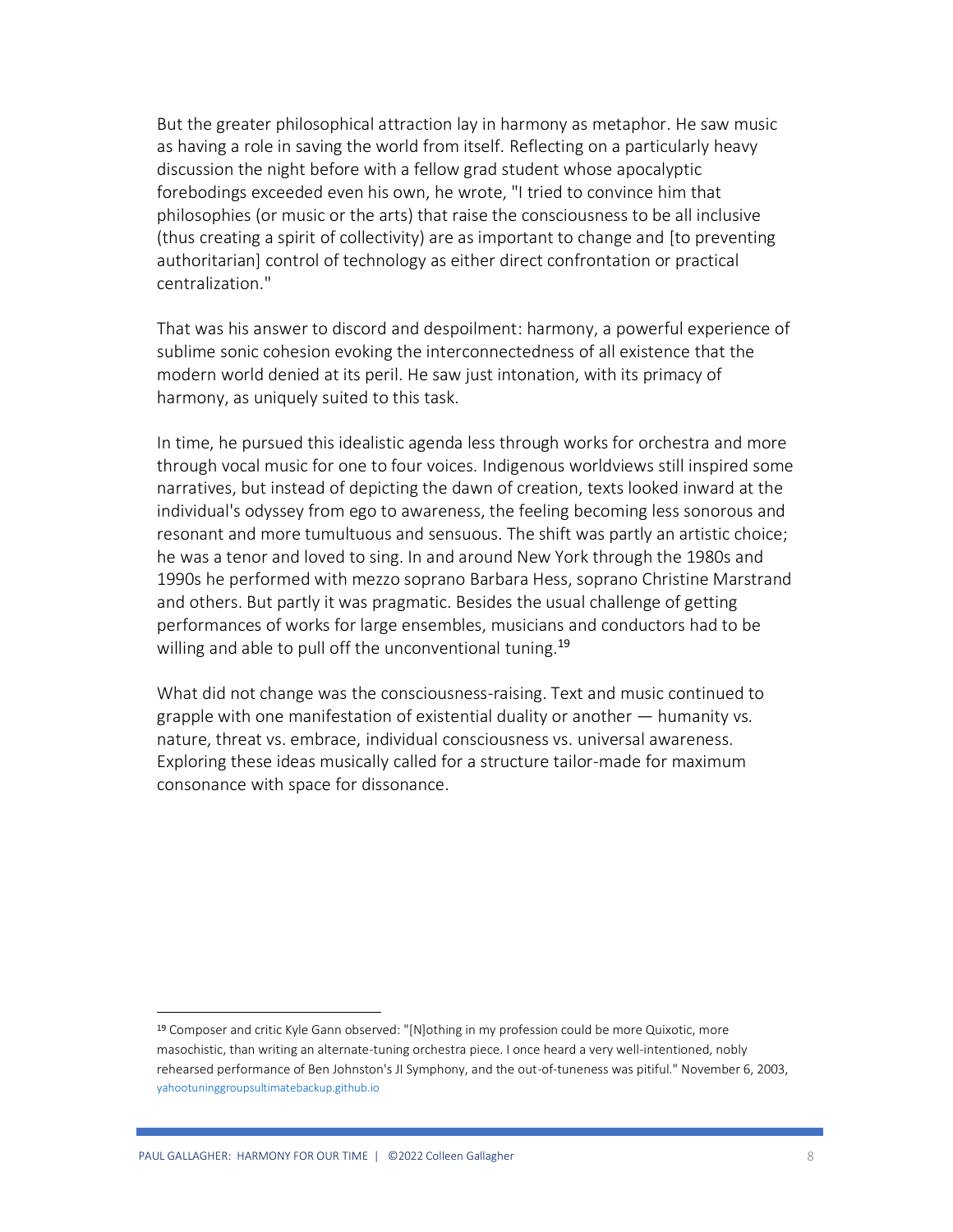"In the pioneer land, the United States, an artist has got to find his own 'thing' — an unmistakable idea which delineates a personal profile."

— critic Jan Jacoby<sup>20</sup>

Just tuning was also agreeably anti-establishment. Adopting it as his sole composing language was a way of asserting a clean break with not only the whole Western tuning regime but also the avant-garde, formidably represented at Buffalo by Morton Feldman. 21



Morton Feldman

In his first semester, Paul Gallagher stayed out of the fray over the postwar love affair with indeterminacy,<sup>22</sup> deeming it possibly "the most profound philosophical concept to surface through art in the 20th century" yet feeling its insights were

<sup>20</sup> Jan Jacoby, "Meditative Beauty," Politiken, review of "Nierika" and "Just Piano," Paul Gallagher, composer, Erik Skjoldan, piano, Danish Young Composers Concert, Copenhagen, November 20, 1991.

<sup>21</sup> Paul Gallagher characterized his studies with Feldman as valuable but intense. Ivar Frounberg wryly recalled the atmosphere: "Feldman had just begun teaching groups, and as newcomers, Mark Turner and I were allocated the early morning slot along with Charles Ames and Paul Gallagher. The first lesson consisted of a tough Feldmanesque monologue, in which he critiqued European culture in particular. "There is no culture in Europe," he said. "Name a few European painters who compare with Jackson Pollock, Frank Stella and Mark Rothko." Mark gave it a first shot, but was arrogantly rejected. I protested on the grounds that the Albright Knox Gallery, an art museum that Feldman really appreciated, had an Asger Jorn painting. This he completely ignored. You were not supposed to correct the maestro. At some later stage, Mark was told off because he contradicted Feldman during a lesson. Feldman leaned in close to him, allowing his bad cigarette-breath to add extra emphasis to his words: "I'll tell you one thing, Mark. It is I, ME, MYSELF, who decides who the good composers are, and not you." https://www.cnvill.net/mffrounberg.pdf

<sup>22</sup> For a brief discussion of indeterminacy in music, see https://en.wikipedia.org/wiki/Indeterminacy\_(music)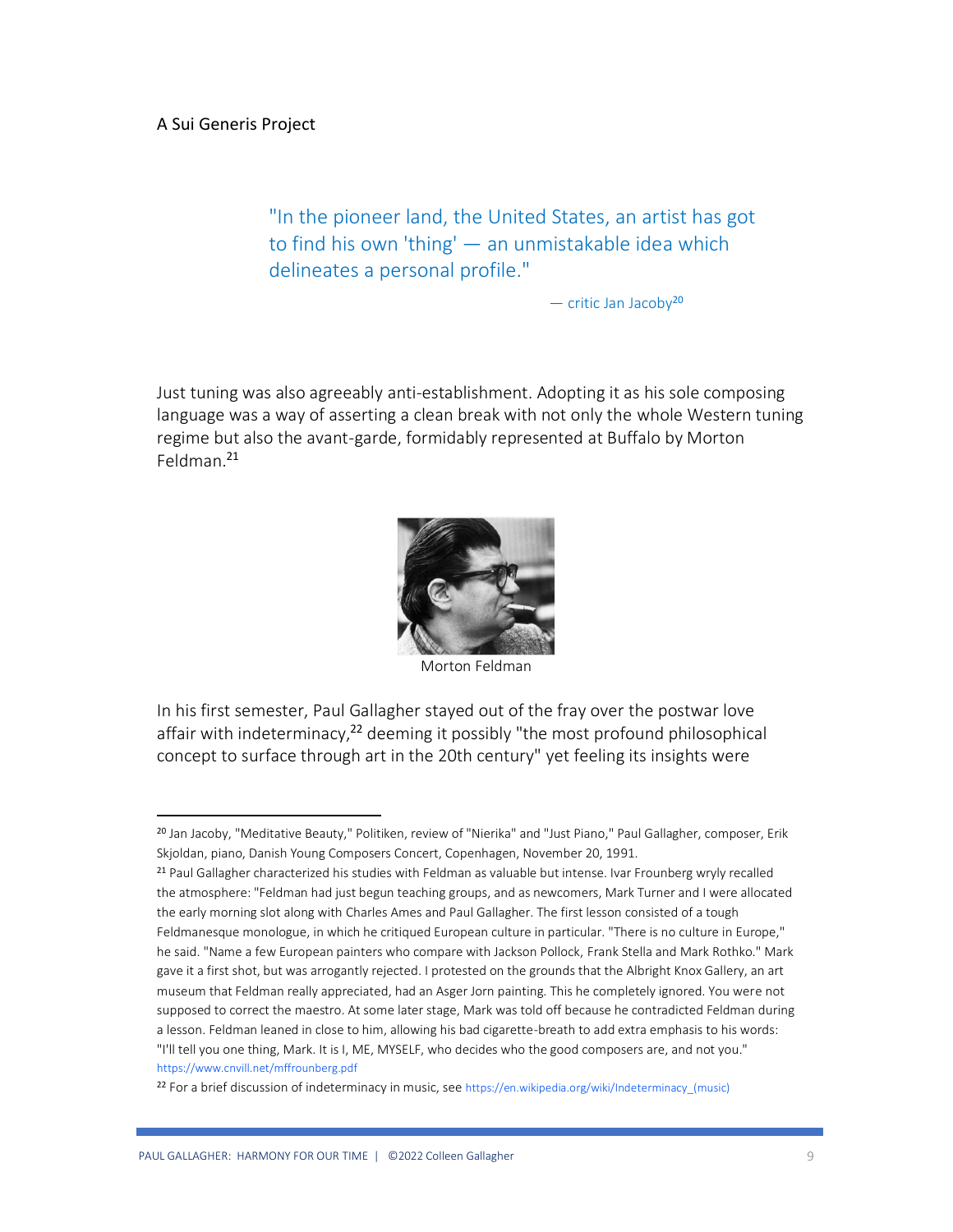overstated: "Randomness is simply control of a different order." Better to remain open to both chance and control and compose within that tension.

One year later he was ready to discard modernist tenets and stake out a position all his own. A classmate, Canadian composer Christos Hatzis, recalled a seminal conversation:

"One day in the fall of 1978 in a conversation with two colleagues and friends at SUNY, Charles Ames and Paul Gallagher, we talked about the possibility of the overtone series as the basis for a complete compositional language, not just [for] harmonies and timbres. At a time when everyone was just about jaded with endless talk of 'indeterminacy,' which was the buzzword around SUNY, the three of us got very excited with the prospect of hierarchical structures based on acoustical properties and each started exploring this idea in a different direction<sup>"23</sup>

Instead of leaving things to chance, here was a way to remain genuine yet exercise complete creative agency. Control did not have to mean the arbitrary act of an individual closed off to possibilities that lie outside of ordinary awareness. It was not necessary to refrain from making aesthetic judgments about random phenomena in order to be an open channel for the subtle patterns of the universe to reveal themselves. One could tap the immutable physics of the overtone, or harmonic, series and incorporate these naturally occurring patterns into all the elements of the composition for a completely new way of composing.

"It felt like we had made a great discovery," Hatzis recalled. "We hadn't."





 Music, Martin Popelar Christos Hatzis Charles Ames

<sup>23</sup> Christos Hatzis, "Resonance," 2020, https://www.scribd.com/document/541021147/Resonance-2020-02-21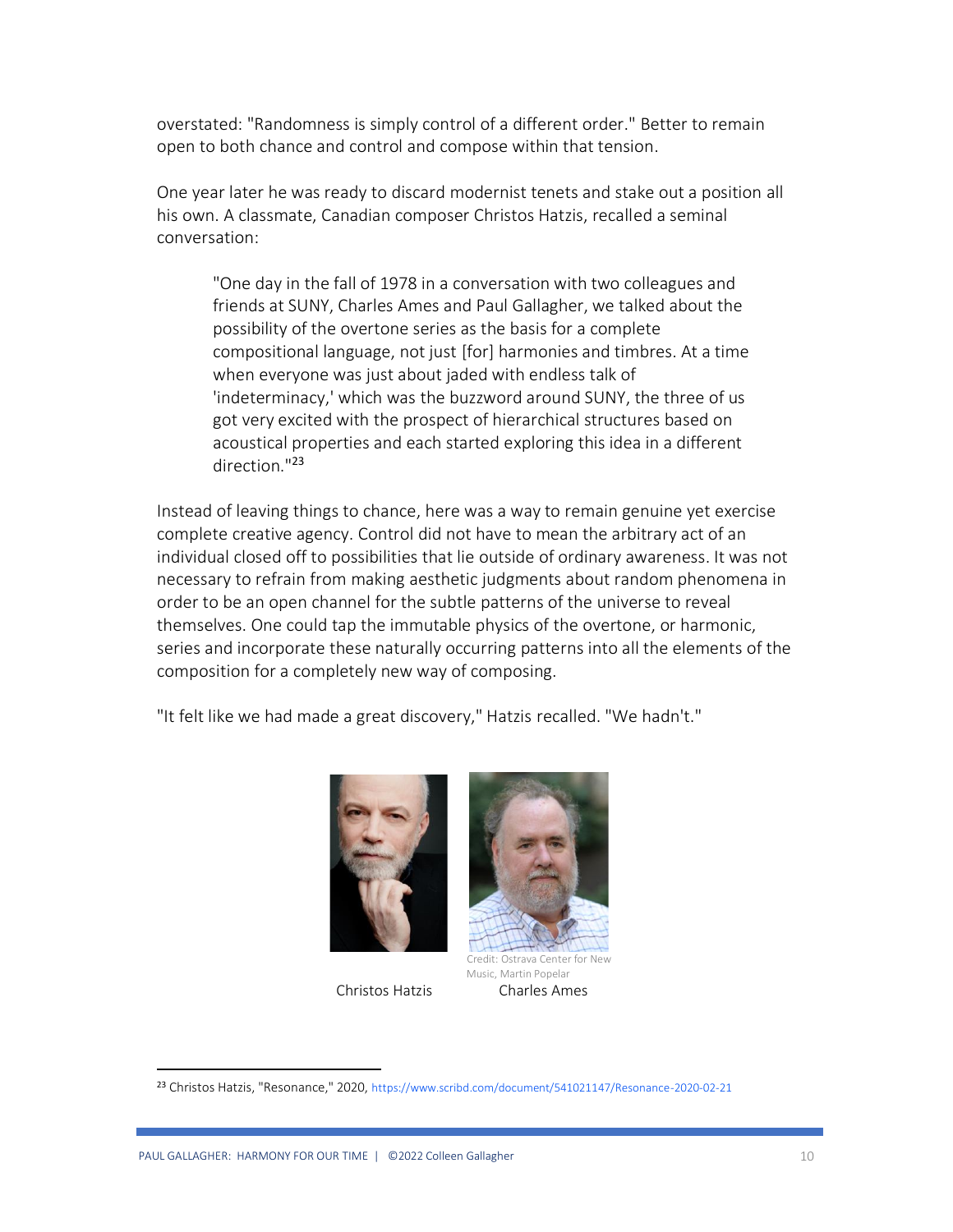The three excited students in the bar did not realize that others were utilizing the basic concept, Hatzis noted in a separate paper.<sup>24</sup> "It was not a new idea and there were several modernist composers, including Karlheinz Stockhausen and James Tenney, who had paid close attention to this principle: Stockhausen briefly with his vocal work 'Stimmung' and Tenney more extensively in a number of his experimental compositions. But these composers were mainly known for their interest in experimenting with dissonant sonic materials and developing organizational systems for these materials."



https://digital.lib.buffalo.edu/items/show/20187 © Irene Haupt Performance of "Stimmung" by Karlheinz Stockhausen, Buffalo NY, 1980. l–r: Paul Gallagher, Christine Marstrand, Jay Anstee, Carol Ann Sirmay, John Kasprowicz, Jocelyn Alaimo.

Whether the three hit upon the idea collaboratively right then and there or one of them articulated it first is unclear. <sup>25</sup> What is known is that Paul Gallagher consistently characterized his system of basing all aspects of a composition on pitch ratios as his unique innovation. Others have subsequently claimed originality for the same or a similar approach,<sup>26</sup> though it would not have been out of character for him to have missed that. In program notes he later described having devised his system from scratch:

intonation groups, though I have not found evidence of such.

<sup>24</sup> Christos Hatzis, "The Law of One," 1998, http://homes.chass.utoronto.ca/~chatzis/Law%20of%20One/TheLawofOne.htm He writes: "... Charles, Paul and I were three very different individuals and followed three very different tangents but all three became inflamed by the enthusiasm of a neophyte. ... Paul Gallagher, who was more in tune with New Age ideas and practices and already in contact with a niche group of just intonation practitioners, approached the subject from the perspective of alternative tuning combined with minimalist ideas. ... ' In an email, Hatzis clarified that years later he had heard that Paul Gallagher had joined some unspecified just

<sup>&</sup>lt;sup>25</sup> Christos Hatzis told me via email that, beyond what he related in the papers cited above, other details of that long-ago discussion are lost to memory. I was unsuccessful in contacting Charles Ames.

<sup>&</sup>lt;sup>26</sup> Ben Johnston, for instance, pioneered a system of patterning rhythm after harmonics. See Kyle Gann, https://www.kylegann.com/Johnston-Keynote.html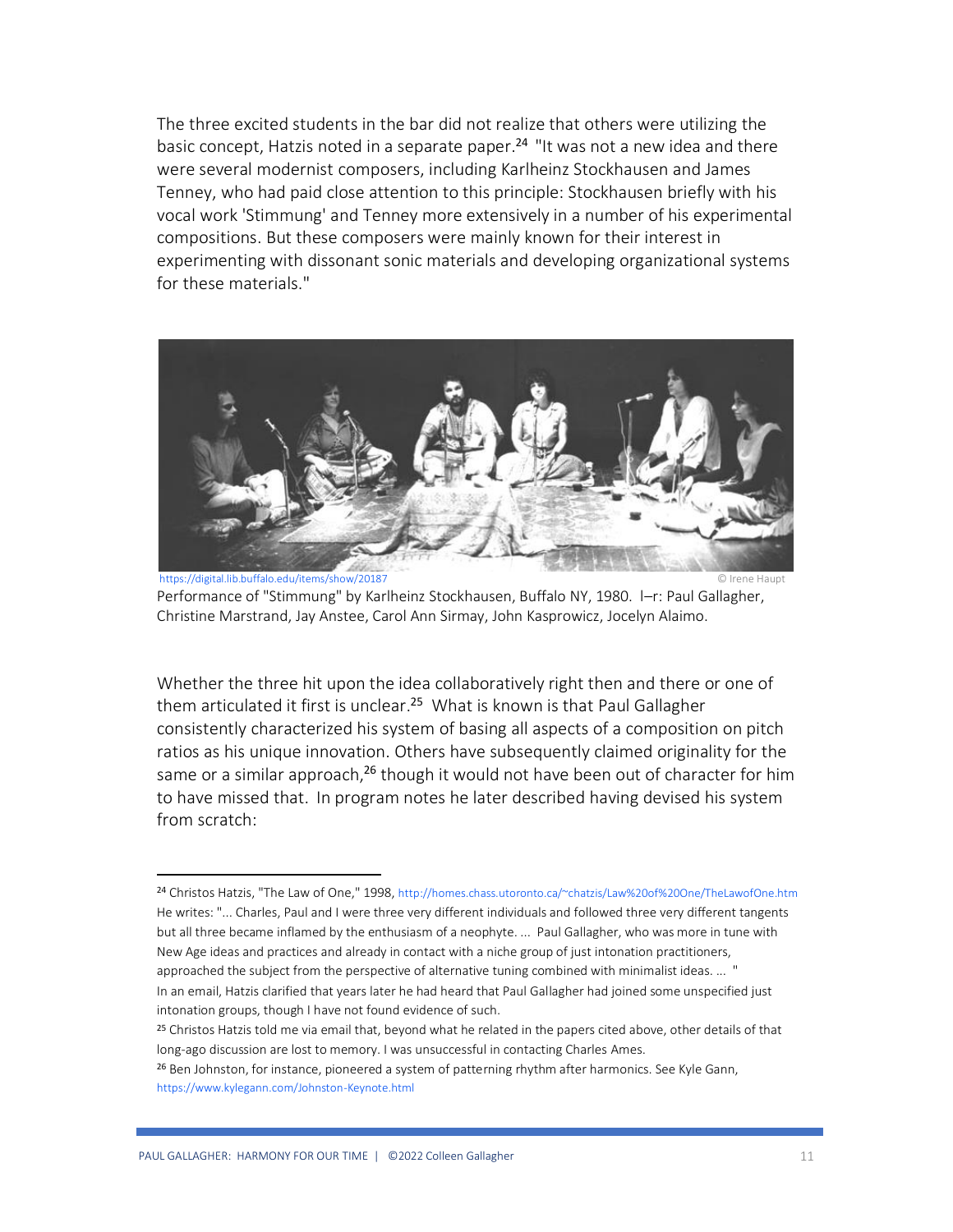"From the outset it was clear to me that the quality and richness of these [just intonation] harmonies, drawn untempered from the overtone series, would demand their own language and syntax. ... I couldn't get excited about trying to graft a new harmonic language onto any existing stylistic model, so I began to develop a style that unfolds from the intervals themselves and the way they relate to each other. Rhythms, melodies, phrase structures, etc., were all derived from the same proportions as the harmonies."

It all pleasingly mirrored his message of existential harmony — that the whole and each part of existence are one and the same:

"Each partial of an overtone series is itself a fundamental, casting its own series of partials. Yet, this myriad of partials and fundamentals is not heard as a complexity but as a single composite sound. In each facet of Being can be seen both its fundamental identity and its relative or partial identity. To observe that each facet constantly embraces both poles is to see that they are in fact a single identity and to understand harmony as an inevitable reality."

|          |             | THE SAME PROPORTIONAL RELATIONS(1) )<br>THAT EXIST REPORT FROM PITCH TO PITCH |  |
|----------|-------------|-------------------------------------------------------------------------------|--|
| FORM.    |             | AND TENTO AND PITCH ARE SIMILARLY                                             |  |
| RELATED: |             | BEATS PERMINUTE = VIBRATERIS                                                  |  |
|          | PER SECOND. |                                                                               |  |

Undated note.

The ink was barely dry on his Ph.D. diploma when Paul Gallagher began making a point of distancing his music from that of his iconoclast forebears. "Part of the appeal for me in working with just intonation is the opportunity to move on," he wrote. "The 20th century is almost over. What we think of as New Music is in fact getting kind of old." Having come of age to a soundtrack of civil rights ballads and anti-war rock anthems, maybe it was not so naive to believe harmony was a tonic for an ailing world. Instead of being descriptive about the bleak state of humanity, maybe it was time to be prescriptive.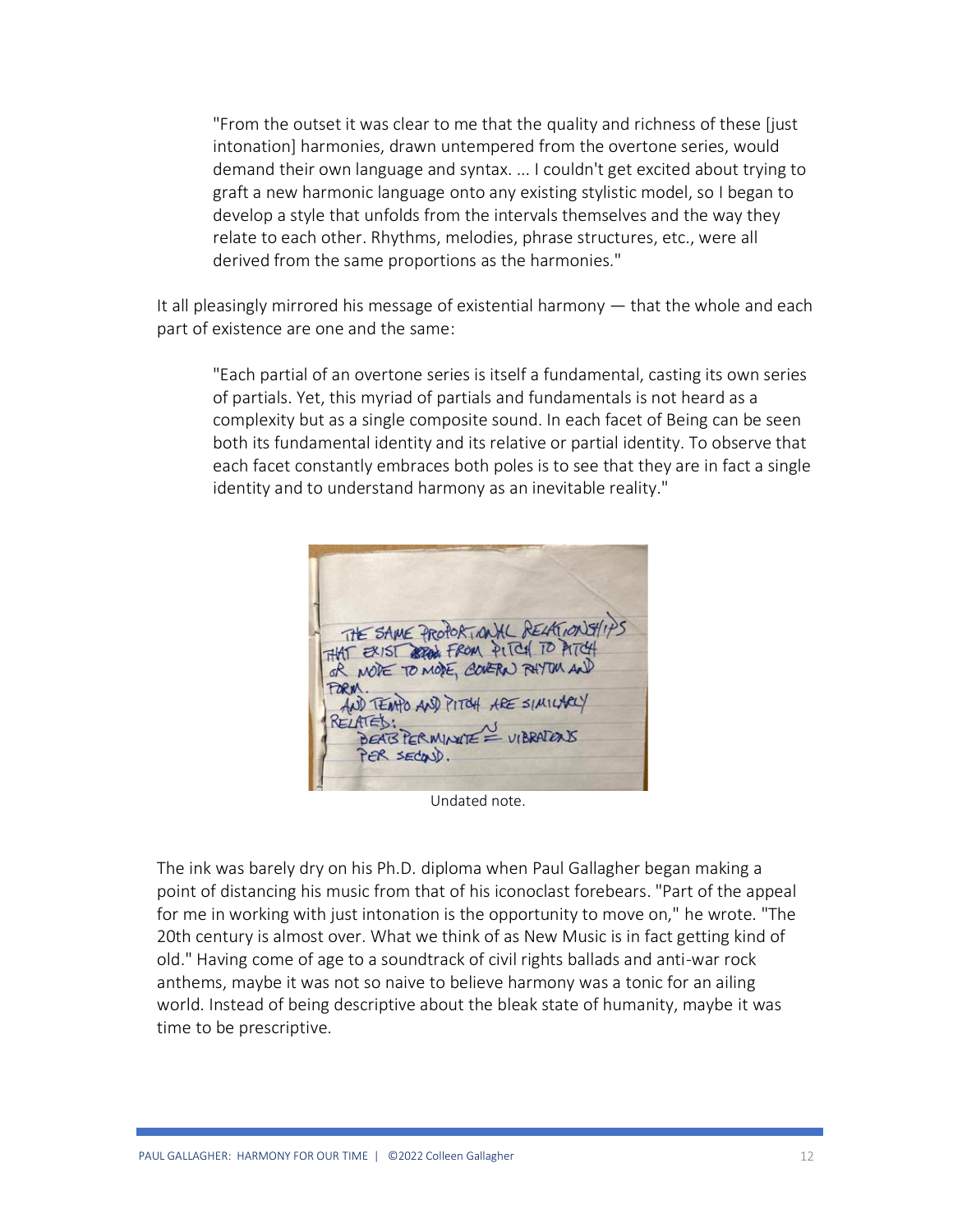In comments drafted for what turned out to be the canceled 1983 premiere of a still never performed wind symphony, "Nighthawk," <sup>27</sup> he laid out his case:

"The composers of our time — Cage, Stockhausen, Xenakis, Feldman and Hiller, Berio, Crumb — are only holding a mirror to the world within which they live, within which we all live. ... Perhaps you've come to expect certain things from modern music: harmonic dissonance, rhythmic diffusion, and a general harshness and complexity. ... I've decided it's time for a change of heart. So in my music of the last several years, I've begun to focus on harmony, beauty and a holistic aesthetic. ... "Nighthawk" is not devoid of dissonance or confusion, so I present it to you not as my solution, but as a symbol of my search."

He likewise wasted little time, or subtlety, in differentiating himself from other just intonation composers. "I had heard pieces, for instance, where the pitches were based on Partch's system, yet every other element of the style resembled serial music," he wrote. "To me it simply sounded like Boulez being played out of tune. Yet the minimalist approach to just intonation — playing scale patterns over well-tuned drones — tended to put me to sleep"

Regardless of whether or when others had arrived at a similar approach to just intonation, what mattered for him then — and what matters for just intonation now — is that in his hands his system proved to be a potent creative tool.

<sup>27</sup> Paul Gallagher, "Nighthawk," symphony in just intonation in two movements for large wind ensemble, 1983.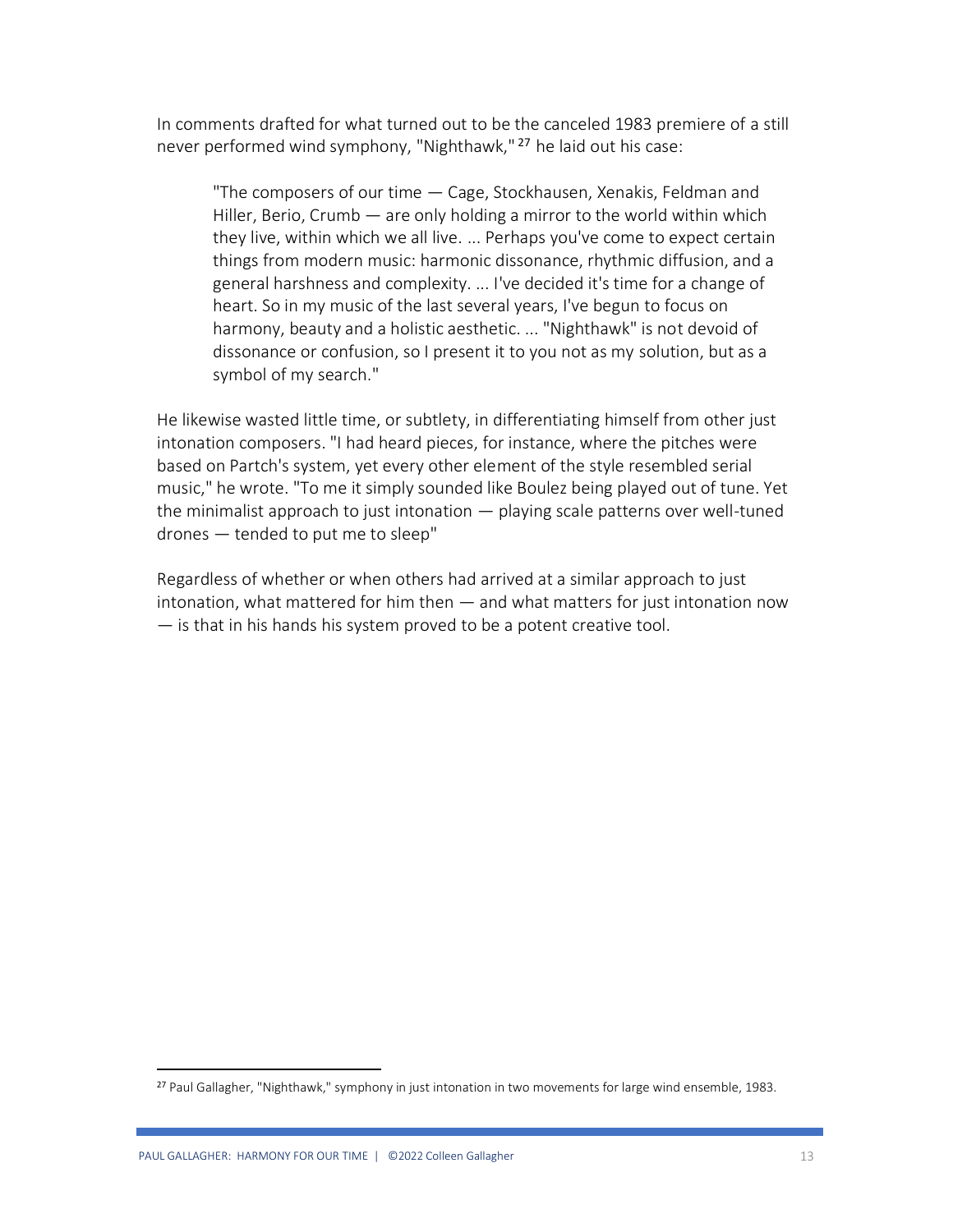## An Intuitive Language

After a while, he grew fluent in this way of composing. Writing text for vocal pieces not so much — he spoke of laboring over the words so they would flow with the notes already put to paper. But the music itself tended to follow freely from the interval scheme.



From "Palongawhoya," Paul Gallagher.

The highly consonant effect he typically was after kept his emphasis on pitch ratios in the small whole numbers  $-3:2, 4:3, 5:4$ . His tuning notes state: "I typically work with 19 tones to the octave, although I occasionally venture as far as 32. My primary scale is the 8th through 16th partials of an overtone series with C as the fundamental. I also work with modal variations of the primary scale built on the 3rd, 5th, 7th and 9th partials of that series."

"After several years of working this way," he wrote, "the 'feel' of these relationships has sunk in to the extent that the language has a life of its own, and I'm free to be completely poetic and intuitive within its framework."

Being able to slip easily into the zone and stay there without strain was no small asset, especially for someone whose career ended up being front-loaded. Nearly all his major works were composed before 1990.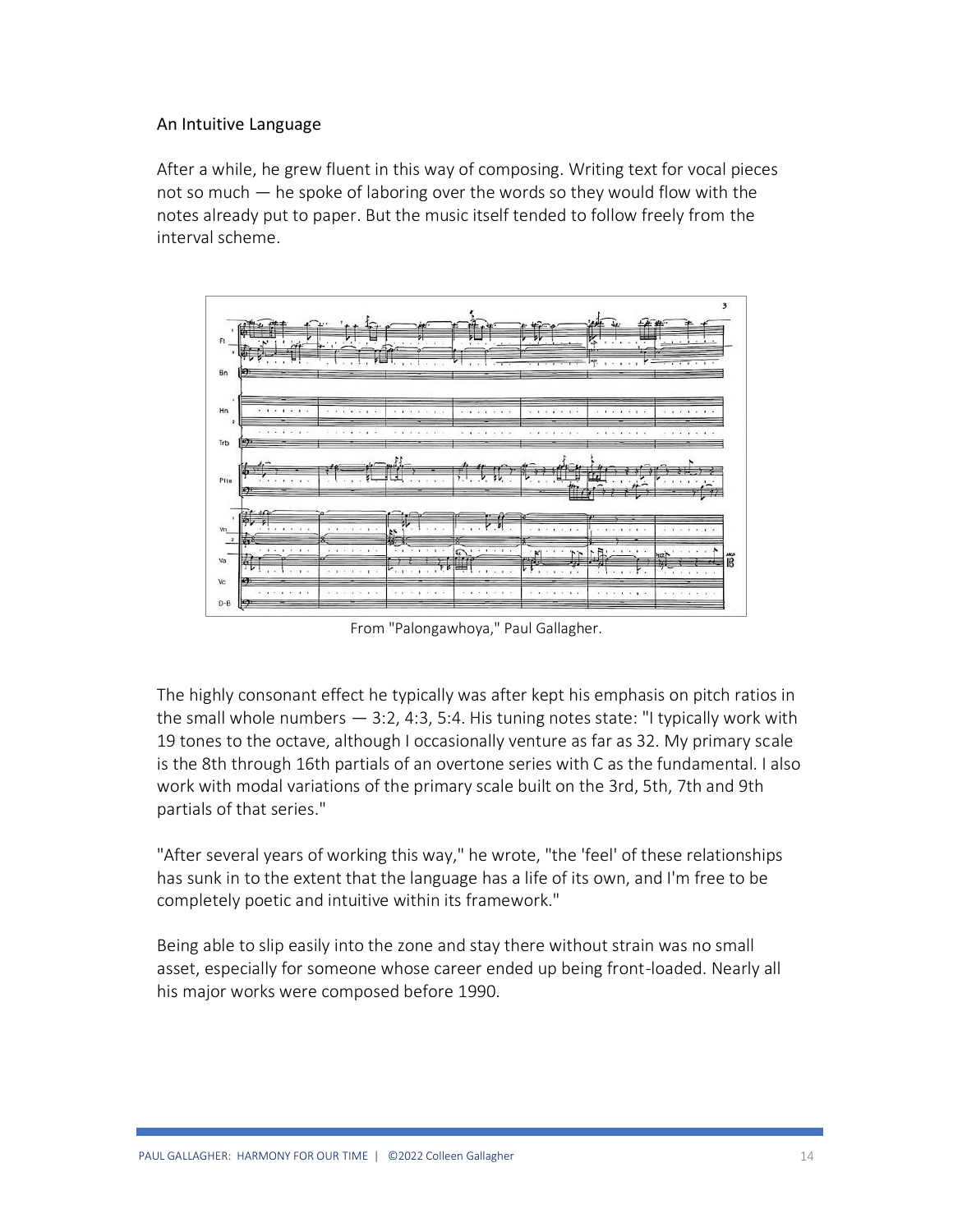## Just Sound

Ultimately, just intonation was a sonic imperative. Nothing sounded as beguiling as the harmony produced by just tuning. He was, he said, "seduced by its exceptional beauty, clarity and cohesion." How finely the natural harmony of just intonation meshed with the meaning he was conveying was an obvious attraction for him. But had he not fallen in love with the sound, all the rest would be immaterial.

As composer and theorist Marc Sabat expresses it more straightforwardly: Just intonation is not "an ideological choice. It is simply, for me, motivated by the fact that I really want to hear these sounds."<sup>28</sup>

<sup>28</sup> Marc Sabat, "Introducing My Work in Microtonally Extended Just Intonation," based on a lecture at Ostrava Days 2017, Czech Republic, https://marsbat.space/pdfs/Ostrava2017Sabat.pdf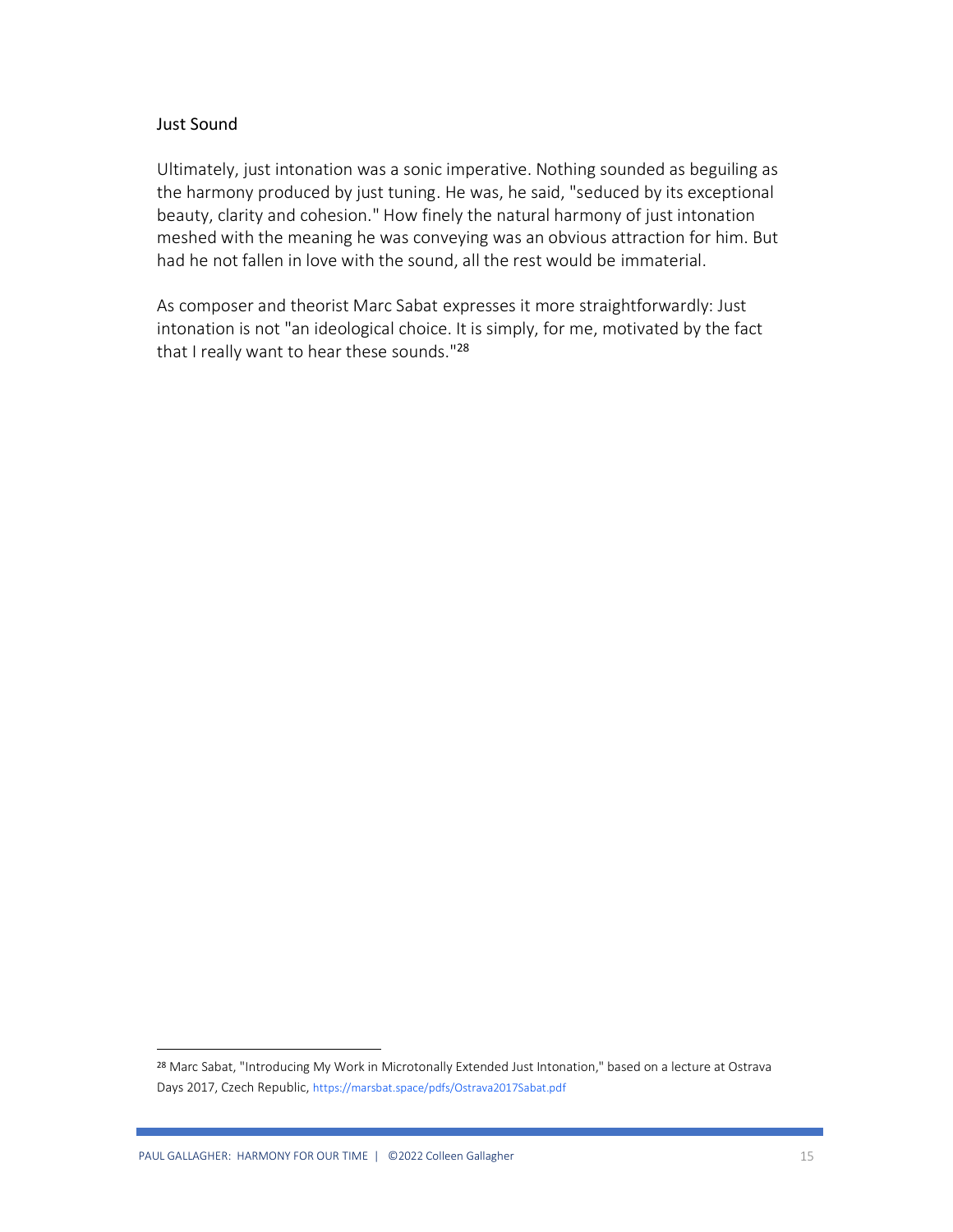### III. INDIGENOUS WORLDVIEWS

"[W]hen we wonder if it's cultural appropriation, the correct standard, in my judgment, is whether it diminishes, erases, or displays a privilege that corrupts its intrinsic cultural value."

— Professor Karla FC Holloway <sup>29</sup>

Honoring indigenous conceptions of the harmony of existence as an example for the world was arguably the opposite of misappropriation. No stranger to personal ambition, Paul Gallagher nevertheless believed his music had a meaningful purpose beyond his own ego gratification. Like a lot of people engaged in creative work, he considered it the role of the artist to soak up his or her surroundings with a keen sensitivity, then pour forth with an aesthetically compelling response.



 © C. Gallagher "Moonlight on the Forest Green," photointarsia collage, Paul Gallagher.

His response to the human pettiness and malevolence he saw as endangering all life on the planet was untempered harmony. He offered this musical remedy chiefly for its own sake, as a sort of aural balm, but also as an analogy for the inseparability of creation. And the place where he found the most complete expression of existential

<sup>29</sup> Karla FC Holloway, James B. Duke Emerita Professor of English, African-American Studies and Professor of Law at Duke University, in an interview with Robin Kirk in "Inspiration vs. Appropriation," https://zora.medium.com/inspiration-vs-cultural-appropriation-ff49132929e8. http://www.karlaholloway.com/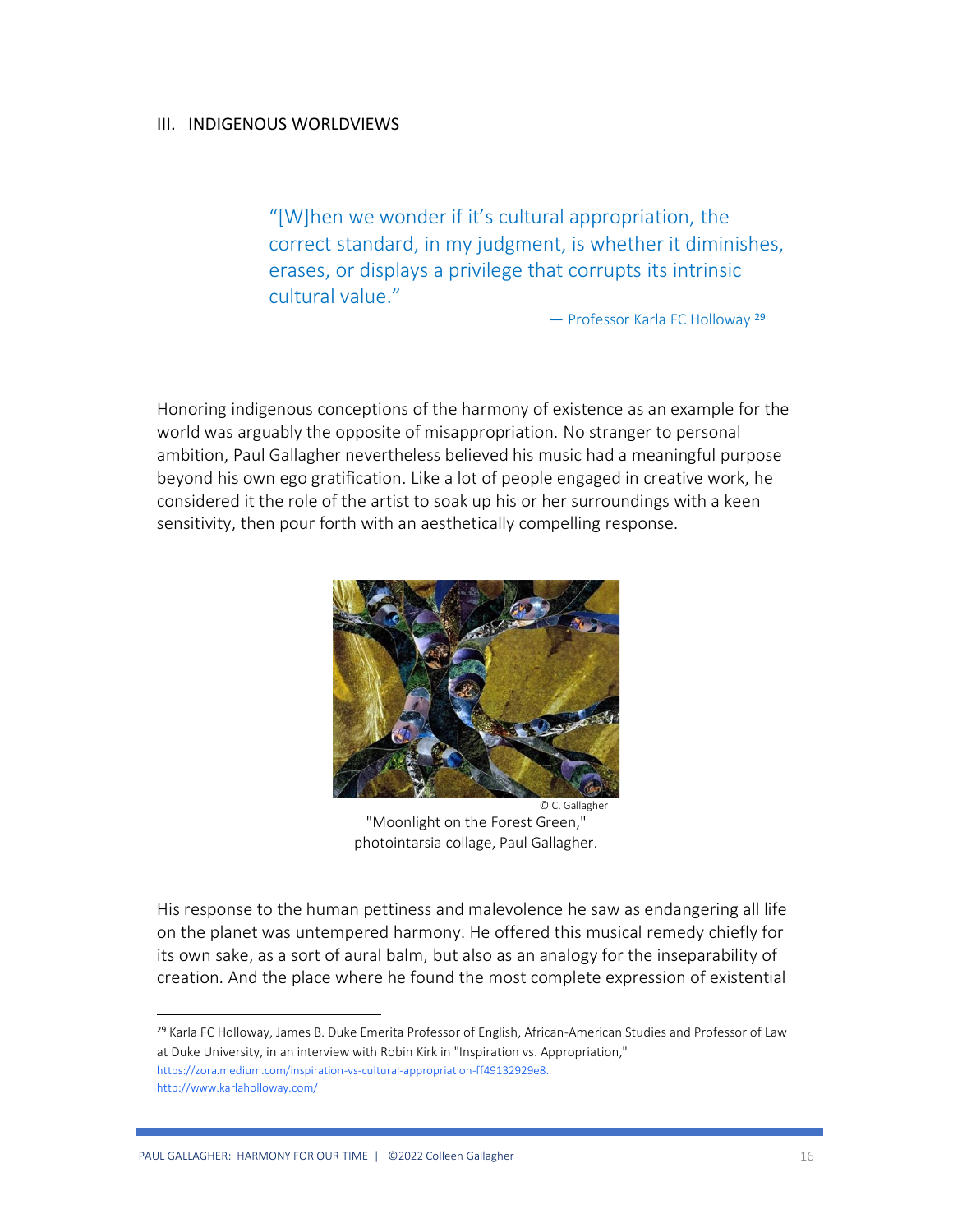harmony was in traditional Native American worldviews. When he drew on indigenous concepts in a handful of works, he was speaking directly to the fractious, anxious world he saw rotting away around him. "As the disastrous imbalances of contemporary Western civilization become abundantly clear," he wrote, "the voice of the Hopi people is pertinent and increasingly pervasive."

But for whatever reason, perhaps dismay at the thought that any indigenous reference could give offense, in later years he made a note to himself about stripping out all the cultural allusions in "Way of the Hopi" and renaming it simply, "New Sky."<sup>30</sup>

It raises the question: Do the indigenous titles in "Hopi" and a handful of other compositions enrich the listening experience? How significant are they to imprinting the message the composer wanted to convey? Evidently he did not regard them as integral. Which stands to reason. Except for some folk-style rounds, most of which he considered outside his serious oeuvre, $31$  none of his works looked to indigenous culture for anything beyond titles and text.

Musically, there was no attempt to replicate or take inspiration from rhythm, melody or other aspects of indigenous music — not surprising considering his insistence on his own composing style.

| American Festival of Microtonal Music                                                                                                                                                                                  |                                                                                             |                          |  |  |
|------------------------------------------------------------------------------------------------------------------------------------------------------------------------------------------------------------------------|---------------------------------------------------------------------------------------------|--------------------------|--|--|
| Graphs and Time                                                                                                                                                                                                        | JOHNNY REPOLARD, ondering<br>World Premiers                                                 | <b>EDGARD VARISE</b>     |  |  |
| Way of the Hopi<br>I. Tokpels - World I. No. 1<br>II. Tokpa - World II, No. 1<br>III. The Coming of Sotuknang - World II, No. 2<br>IV. The Creation of Sotuknang and Molding of<br>the Nine Universes - World I, No. 2 | PAUL GALLAGHER, insights<br>World Primary<br>Internation                                    | PAUL GALLAGHER           |  |  |
|                                                                                                                                                                                                                        |                                                                                             |                          |  |  |
| Paalm 51                                                                                                                                                                                                               | THRORAM MIRARA! ROTHROCK sonesi<br>SOHINNY REPORARD, conductor<br>World Promises            | <b>MORDECAI SANDBERG</b> |  |  |
| Through the Dawn                                                                                                                                                                                                       | THE MICROTONES and the SOLDERS STRING QUARTER<br>World Premiere                             | <b>SON CATER</b>         |  |  |
| December, 1942                                                                                                                                                                                                         | TORDOY REPORATED, JAnuari senso<br><b>SHADDORD CATLER, aligned gener</b><br>World Pressions | <b>HARRY PARTCH</b>      |  |  |

American Festival of Microtonal Music, Merkin Hall, NYC, May 30, 1987.

<sup>30</sup> Interestingly, the movements in "Way of the Hopi" are rather elaborately titled. (I. Tokpela – World I, No. 1. II. Tokpa – World II, No. 1. III. The Coming of Sotuknang – World II, No. 2. IV. The Creation of Sotuknang and Molding of the Nine Universes – World I, No. 2.) Such esoteric specificity may feel out of step with current sensibilities, but at the time it presumably was intended to enhance perceptions of genuineness. <sup>31</sup> He became resigned to the fact that many of his nonmusician friends and family members considered one of the rounds, the lovely "Close Your Sleepy Eyes," his best work. https://www.paulgallaghermusic.com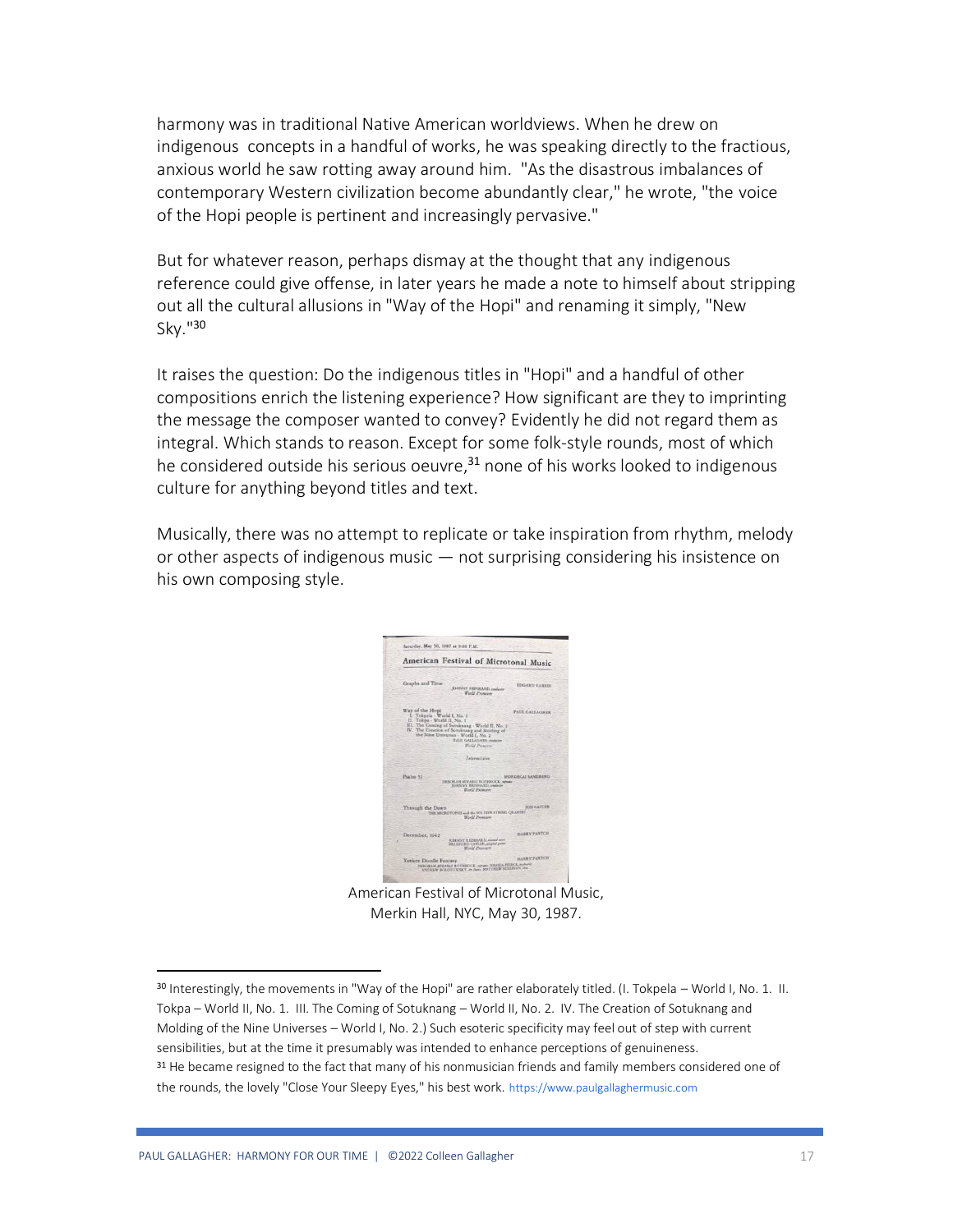Besides three instrumental works with indigenous allusions — "Palongawhoya," "Way of the Hopi" and "Nierika"<sup>32</sup> — the vocal epic "Kingdom of Mescal," lushly illustrated with his original artwork, draws from Central and North American rite of passage/quest for enlightenment tradition for its text. Also inspired by indigenous tradition were rounds for accompanied and unaccompanied SATB quartet that he wrote mainly to sing informally with friends, some of which were produced on cassette. 33



"Heron," acrylic on canvas, *Round the Great Circle,* Paul Gallagher.

That he found indigenous stories dramatically absorbing was characteristic. Stories in general were a thing for him. Later he explored operatic forms and sketched ideas for a live multimedia theater.

What is perhaps surprising is how much 20th century Western contemporary classical music, including microtonal music, does draw on Native American music, some of it incorporating indigenous musical elements. <sup>34</sup> Typically these composers

<https://www.nytimes.com/2018/09/26/obituaries/katherine-hoover-dead.html>

<sup>32 &</sup>quot;Nierika" for solo piano premiered in New York in 1988 with Erik Skjoldan performing. No recording is known to exist.

<sup>33</sup> *Round the Great Circle*, Heron Consort, words and music by Paul Gallagher, cassette, 1987.

<sup>34</sup> Examples include Gloria Coates's "Indian Sounds," 1991, for voices and chamber orchestra and texts drawn from Seneca, Winnebago and Plains Indians songs.

See also: Katherine Hoover's "Kokopeli" for solo flute, named for the flute-playing Hopi deity. In a program note quoted in her *New York Times* obituary, she said, "In this piece I have tried to capture some of this sense of spaciousness, and of the Hopi's deep kinship with this land."

See also: Kyle Gann's "Snake Dance No. 3," about which he writes: "With apologies to the Hopi Indians, who actually dance while holding live snakes, the snake dance is a genre I invented for myself in 1991. The basic idea was inspired (like so many American rhythmic ideas) by Henry Cowell's book New Musical Resources, which suggests composing within a scale of tempos analogous to a pitch scale. Fusing that with the gear-shifting rhythm of Hopi, Zuni, and Pueblo music, I came up with a conception of a percussion dance in which the tempo moves back and forth along a series of steps corresponding to notated durations: 8th-note, triplet quarter, dotted 8th,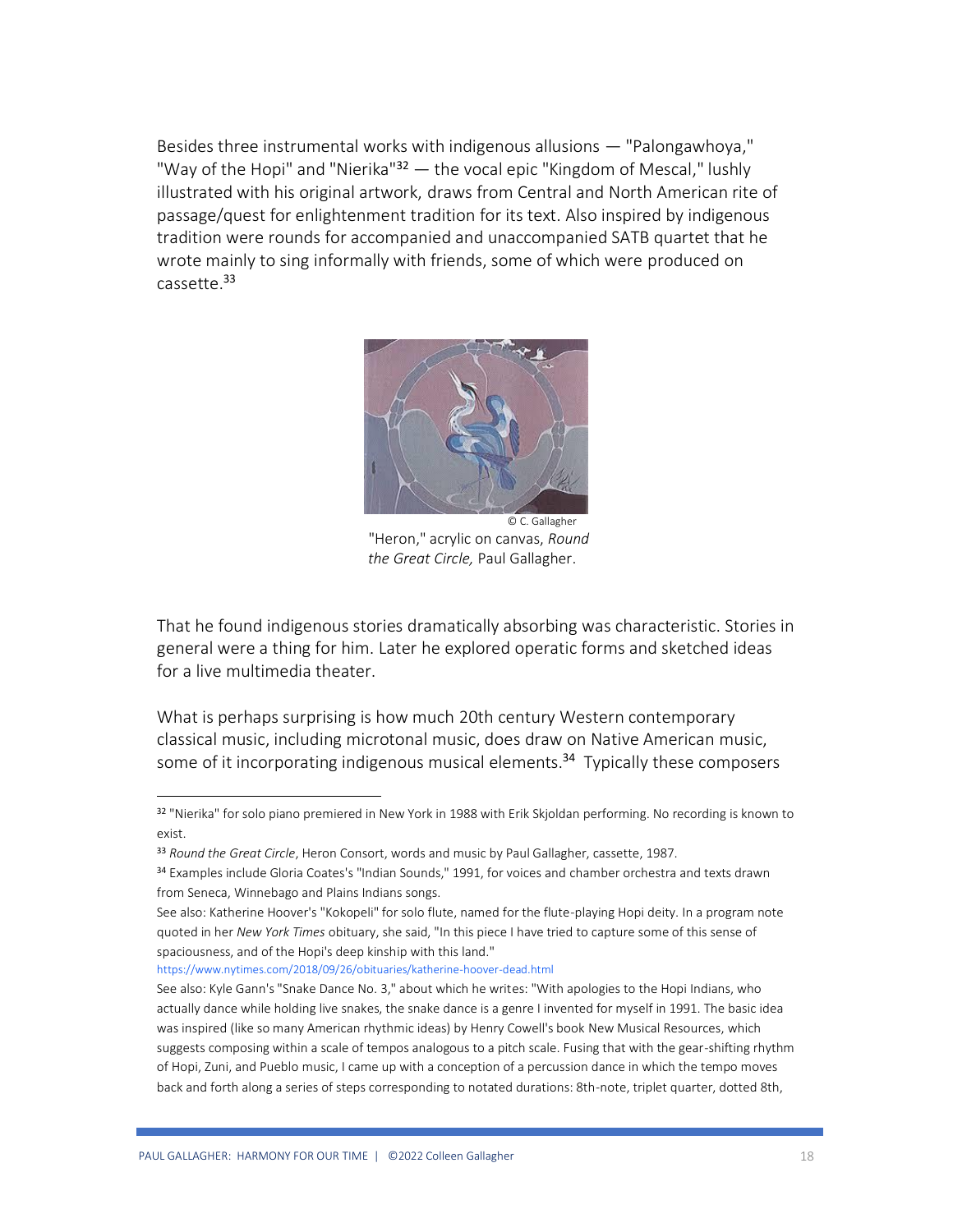had their "American Indian" period and moved on. Paul Gallagher also moved on, but time proved short, and his Native American-titled works ended up being among his most important. He would no doubt have found it ironic that the ensembles and presenters most receptive to programming alternatively tuned music might also be more likely to dismiss his indigenously themed work out of hand.

In the end, their nomenclature notwithstanding, "Hopi," "Palongawhoya" and the rest were fundamentally about demonstrating what just intonation in his hands could sound like. In that sense, the ultimate basis for the regard in which they are held today is simply their sheer compositional artistry — the music itself.

quarter, quarter-tied-to-a-16th, and so on. The motion reminds me of the back-and-forth movement of a snake." https://kylegann.com/SnakeDance3.html

For an early 20th century depiction of the Hopi creation story, see: Frederick Shepherd Converse, "Bright Angel Trail" from American Sketches, 1933.

For a full survey, see: Michael V. Pisani, "A Chronological Listing of Musical Works on American Indian Subjects, Composed Since 1608," Vassar College, 2006, http://indianmusiclist.vassar.edu/